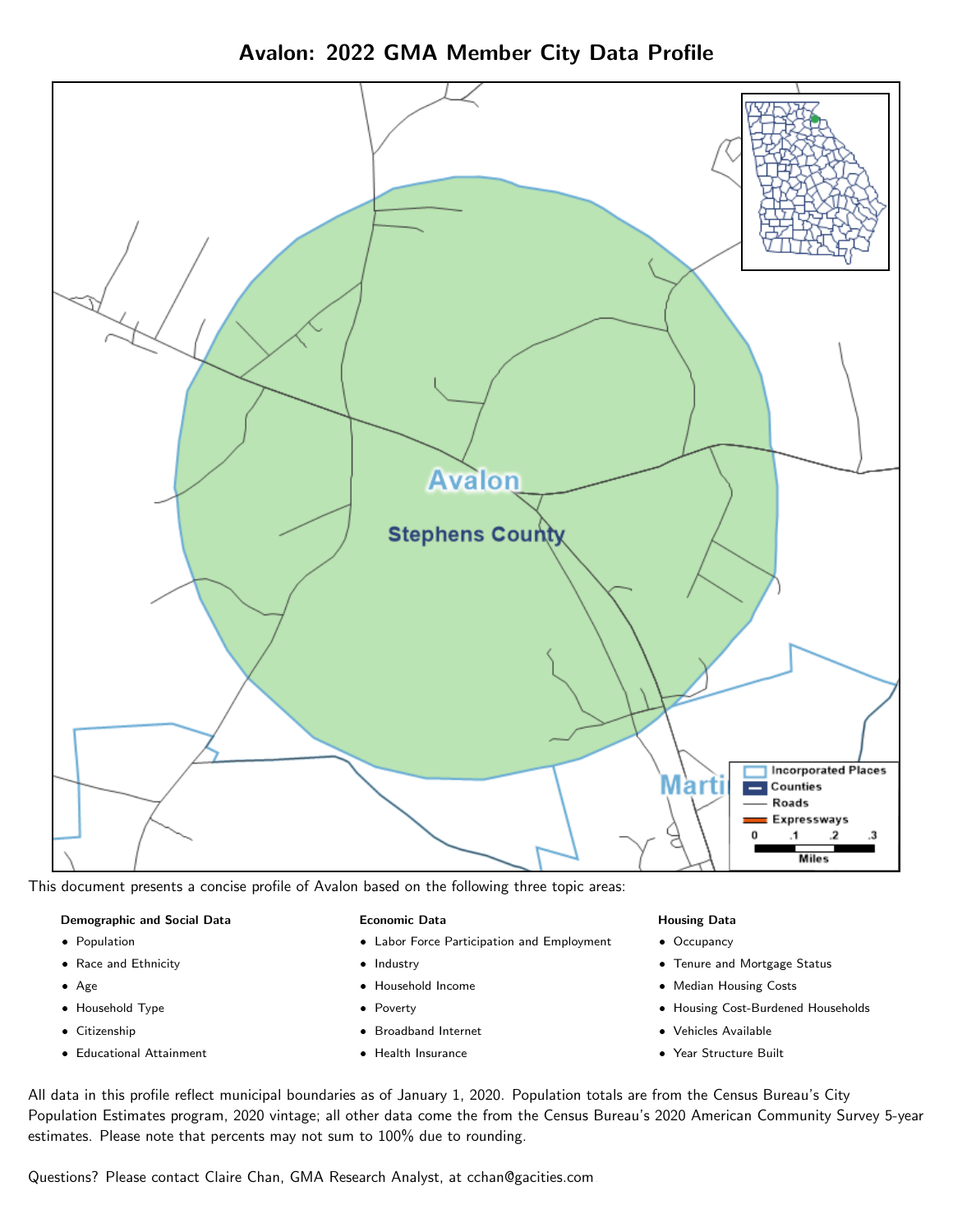# Avalon: Demographic and Social





## **Citizenship**

Age



#### Source: American Community Survey, 2020 5-year estimates, table B05002 Source: American Community Survey, 2020 5-year estimates, table B15002

Race and Ethnicity



Source: U.S. Census Bureau, City Population Estimates, 2020 vintage Source: American Community Survey, 2020 5-year estimates, table B03002

## Household Type



Source: American Community Survey, 2020 5-year estimates, table B01001 Source: American Community Survey, 2020 5-year estimates, table B11001

## Educational Attainment



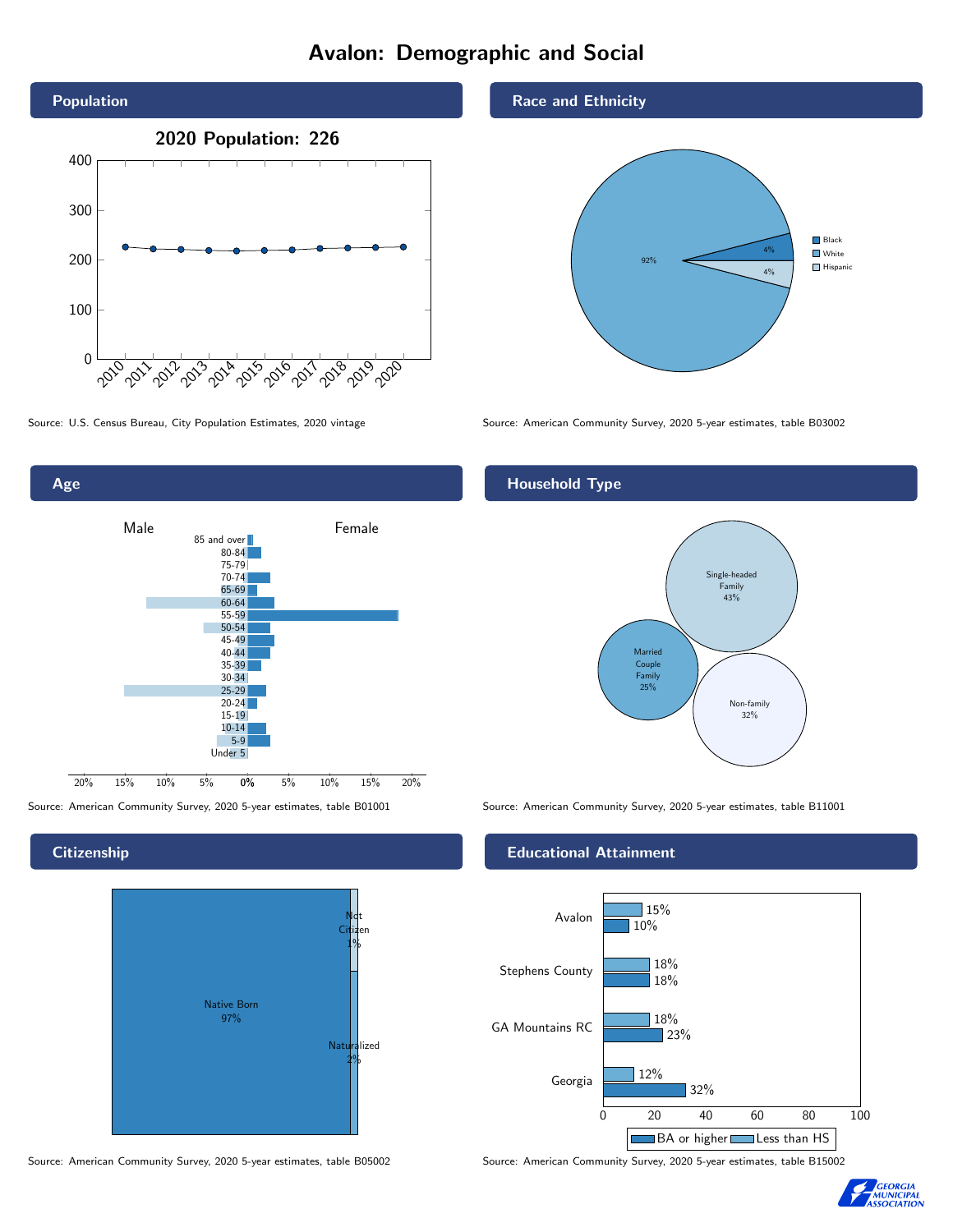# Avalon: Economic



Source: American Community Survey, 2020 5-year estimates, table B23001 Note: Unemployment rate is based upon the civilian labor force.



Source: American Community Survey, 2020 5-year estimates, tables B19013 and B19025 Source: American Community Survey, 2020 5-year estimates, table B17010



Industry

| Agriculture, forestry, fishing and hunting, and mining      | 5%    |
|-------------------------------------------------------------|-------|
| Construction                                                | 6%    |
| Manufacturing                                               | 12%   |
| <b>Wholesale Trade</b>                                      | 3%    |
| Retail Trade                                                | 43%   |
| Transportation and warehousing, and utilities               | $0\%$ |
| Information                                                 | $0\%$ |
| Finance and insurance, real estate, rental, leasing         | 2%    |
| Professional, scientific, mgt, administrative, waste mgt    | $2\%$ |
| Educational services, and health care and social assistance | 15%   |
| Arts, entertainment, recreation, accommodation, food        | $2\%$ |
| service                                                     |       |
| Other services, except public administration                | $8\%$ |
| Public administration                                       | 3%    |

Source: American Community Survey, 2020 5-year estimates, table C24030

## Poverty



## **Health Insurance**



Source: American Community Survey, 2020 5-year estimates, table B28002 Source: American Community Survey, 2020 5-year estimates, table B18135